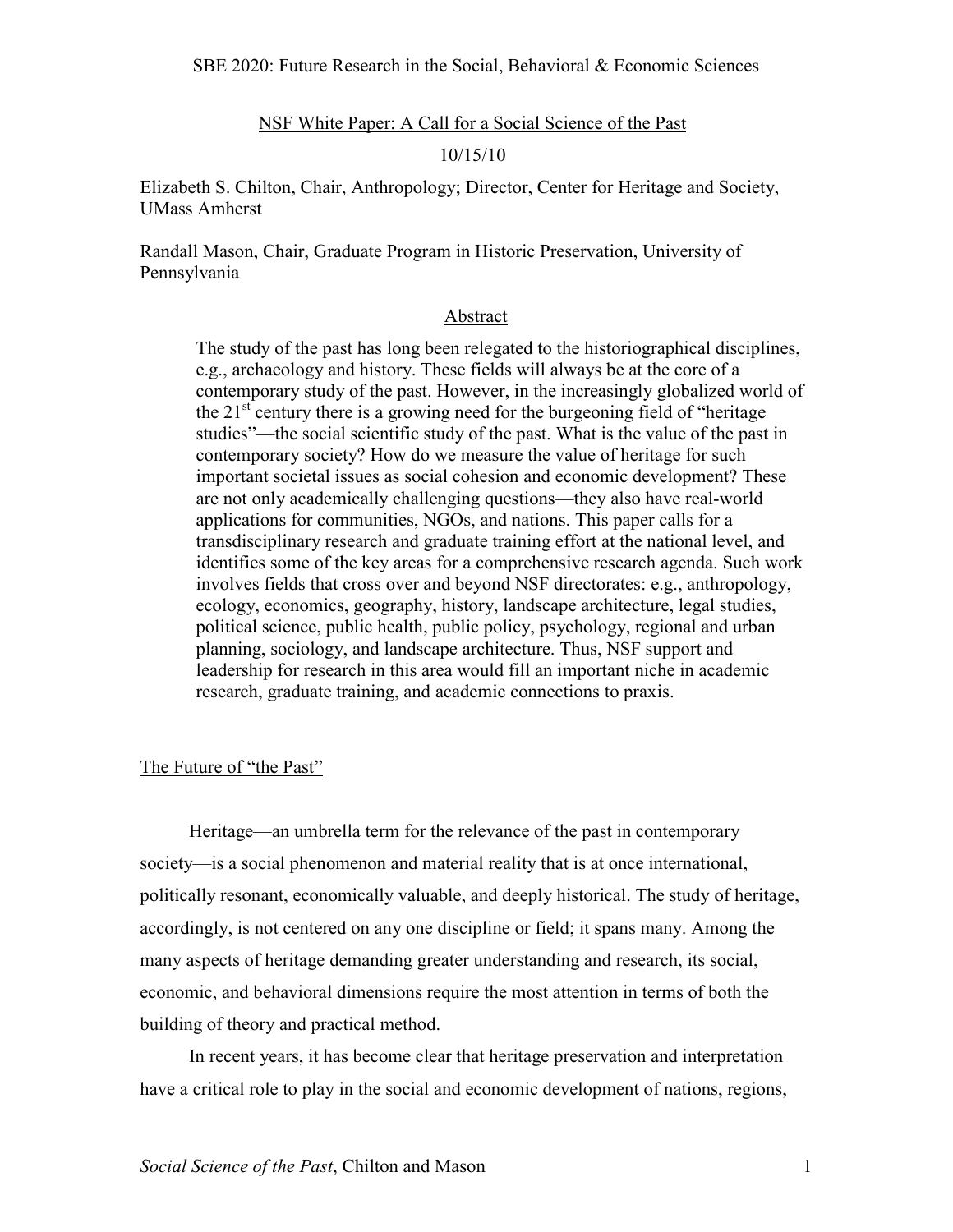### SBE 2020: Future Research in the Social, Behavioral & Economic Sciences

and communities. Tourism is ascendant and is the largest economic sector in many countries; yet the benefits and depredations of tourism at heritage sites, for instance, can dramatically affect the coherence of traditional cultures. Heritage as a source of conflict is well known (e.g., Bamiyan, Mostar, Jerusalem); however, the use of heritage conservation to advance post-conflict reconciliation holds great promise. While the rigorous, empirical, and humanistic study of the past is the foundation of heritage activities, a change to a more holistic vision of the material remains of the past—as well as of intangible traditions— has begun to address these complex social conflicts and benefits. In fact, what is sorely needed in this increasingly globalized world is a "Social Science of the Past" that can encompass social, behavioral, and material dimensions of heritage. What do societies choose to remember? What do they choose to forget? Why does the past matter? And who gets to decide? Heritage can no longer simply be labeled as "local" or "national" or owned by a particular culture; heritage is increasingly global, shaped by flows of information and money, and actively contested. It is a significant part of the fabric of cultural change under globalization: "The recollection of history can be a major ally in the cultivation of toleration and celebration of diversity, and these are— directly and indirectly—among the most important features of development."<sup>[1](#page-1-0)</sup> In the coming decades, globalization processes and local restructuring of societies will proceed apace. As part and parcel of these processes, heritage will become even more prominent, more contested, and more highly valued. A dramatic shift such as this demands directed research efforts, requiring both international cooperation and a far-reaching transdisciplinary approach.

### Defining Heritage

 Cultural heritage can best be defined as the full range of inherited traditions, monuments, objects, and living environments, and, most importantly, the range of contemporary activities, meanings, and behaviors that are drawn from them. It includes both tangible and intangible remains of the past (artifacts, buildings, ruins, crafts,

!!!!!!!!!!!!!!!!!!!!!!!!!!!!!!!!!!!!!!!!!!!!!!!!!!!!!

<span id="page-1-0"></span><sup>&</sup>lt;sup>1</sup> Amartya Sen, "How Does Culture Matter?" in *Culture and Public Action*, eds. Rao and Walton. Stanford: Stanford University Press, 2004, p.42.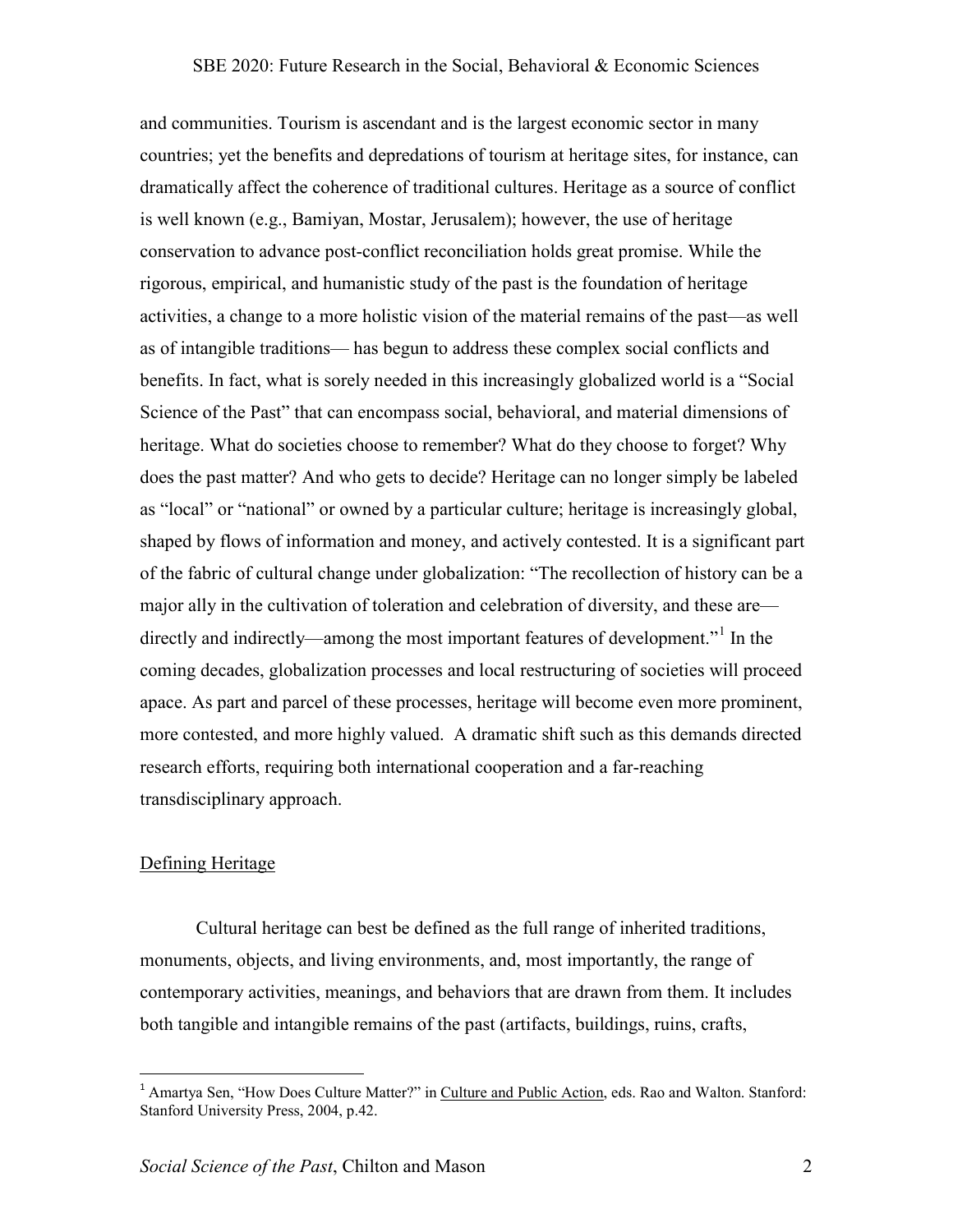#### SBE 2020: Future Research in the Social, Behavioral & Economic Sciences

languages), and the full range of contemporary activities associated with these remains, including preservation, purposeful destruction, commodification, commemoration, interpretation, repatriation, public education, policymaking, and tourism. A correspondingly wide range of social actors are involved in these processes: states, communal groups, individuals, and (in UNESCO's view) "mankind." Traditionally these different aspects of heritage have been studied separately by many fields of expertise: archaeology, history, cultural anthropology, planning, material conservation, etc. However, there is a growing need on the part of governments, NGOs, and communities, to deal explicitly with issues of cultural heritage and tie them to community revitalization, economic development, and social justice. Such an undertaking requires the building of new transdisciplinary approaches to the full range of heritage resources and heritage audiences. Therefore, the burgeoning field of cultural heritage provides both opportunities and challenges for educators and other professionals who wish to work across disciplinary, national, and institutional boundaries. To those of us working in the heritage field from various disciplinary bases, there is the sense of a growing but disparate academic literature—a lot of activity in need of a center or a framework.

# Scientific Strategy and Opportunities for Capacity Building

 In the United States, the study of the past has been largely the domain of the historiographical fields of archaeology and history, and the application of these fields is found in historic preservation and cultural resource management. While these fields and applications will always be important to maintain, there is a critical need for the formulation of a scientific agenda and research capacity in the international, burgeoning field of "Heritage Studies," or what we are referring to here as the "Social Science of the Past." In particular, the following themes provide examples of some of the highest priority research areas both for both academic research and civil society:

• Identity—In what ways do the conservation and commemoration of heritage help foster a sense of modern identity among individuals and communities? Is heritage-inspired identity something imposed from the outside or does it nurture feelings that are already there? What is the demonstrable relationship between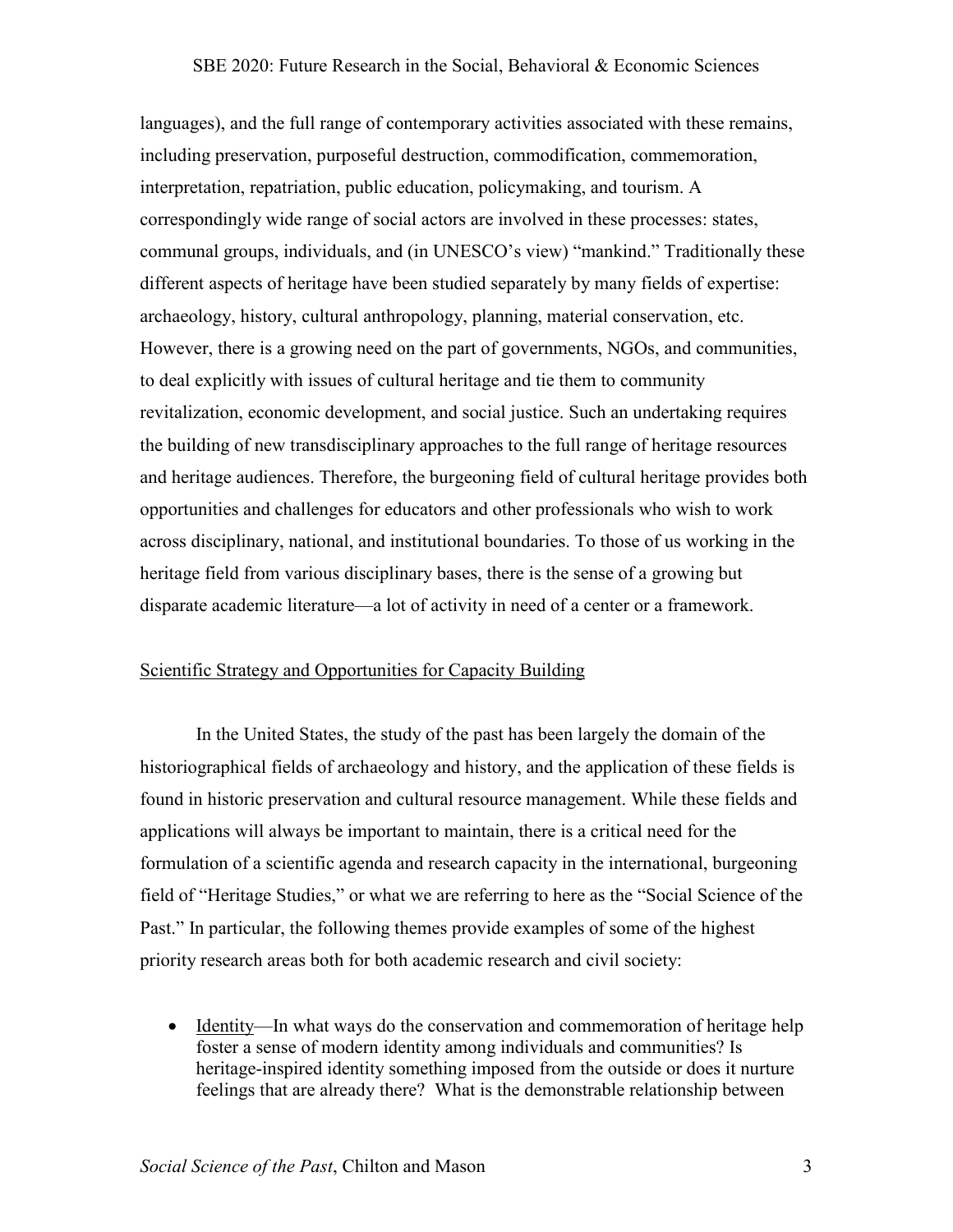feelings of heritage identity and modern behavior? Is it more likely to produce more productive educational, social, and economic behavior? What indicators can be used to evaluate this?

- Culture—To what extent do the present laws and policies of historic preservation reinforce or impose a "mainstream" or majority definition of heritage that excludes indigenous peoples, minorities, and immigrant groups? How can the commemoration of the past facilitate the coexistence of distinct cultures, rather than emphasize the historical and cultural boundaries between them? Can heritage initiatives actually help preserve the fabric of disintegrating cultures and communities?
- Economics—Are the monuments and traditions of the past viable resources for local economic development? Are the benefits of heritage tourism equitable—or even thoroughly understood? Is tourism the only index of economic benefit to be derived from heritage initiatives? What are its hidden costs to a community and does the investment-return ratio for heritage development really make sense? Can alternative economic activities and benchmarks for the benefits of heritage within the local community be identified?
- Ecology—How can the collective reflection on the past help maintain a balance between intergenerational rights and responsibilities? How do we maintain a sustainable balance between appreciation of the past and awareness of the challenges of the future? Is there a link between the guiding principles of the environmental movement and the prospects for a refashioned approach to Heritage? How do we finally dismantle the artificial partition between "Nature" and "Culture"? And what could be the social and environmental result?
- Civil Society—Can inclusive heritage policies, encouraging all sectors, stakeholders, and communities to participate in heritage planning and commemoration, have a positive social effect? Does the "democratization" of heritage participation also encourage democratic public discourse? How can policies and projects designed to enhance community identity, social cohesion, sustainable cultures, and local economies serve as tools for the wider cause of social development and positive social change?  $2^2$  $2^2$

This research agenda must be addressed with participation from the fields of anthropology, ecology, economics, geography, legal studies, psychology, sociology, political science, public health, public policy, regional planning, and with area studies programs and the engaged historiographical disciplines of public archaeology and public history. The capacity building needs to move beyond interdisciplinary teams to the building of new transdisciplinary theory and method.

!!!!!!!!!!!!!!!!!!!!!!!!!!!!!!!!!!!!!!!!!!!!!!!!!!!!!

<span id="page-3-0"></span> $<sup>2</sup>$  These five themes are being explored at an upcoming interdisciplinary and international conference</sup> organized by Elizabeth Chilton and Neil Silberman:<http://whydoesthepastmatter.org/>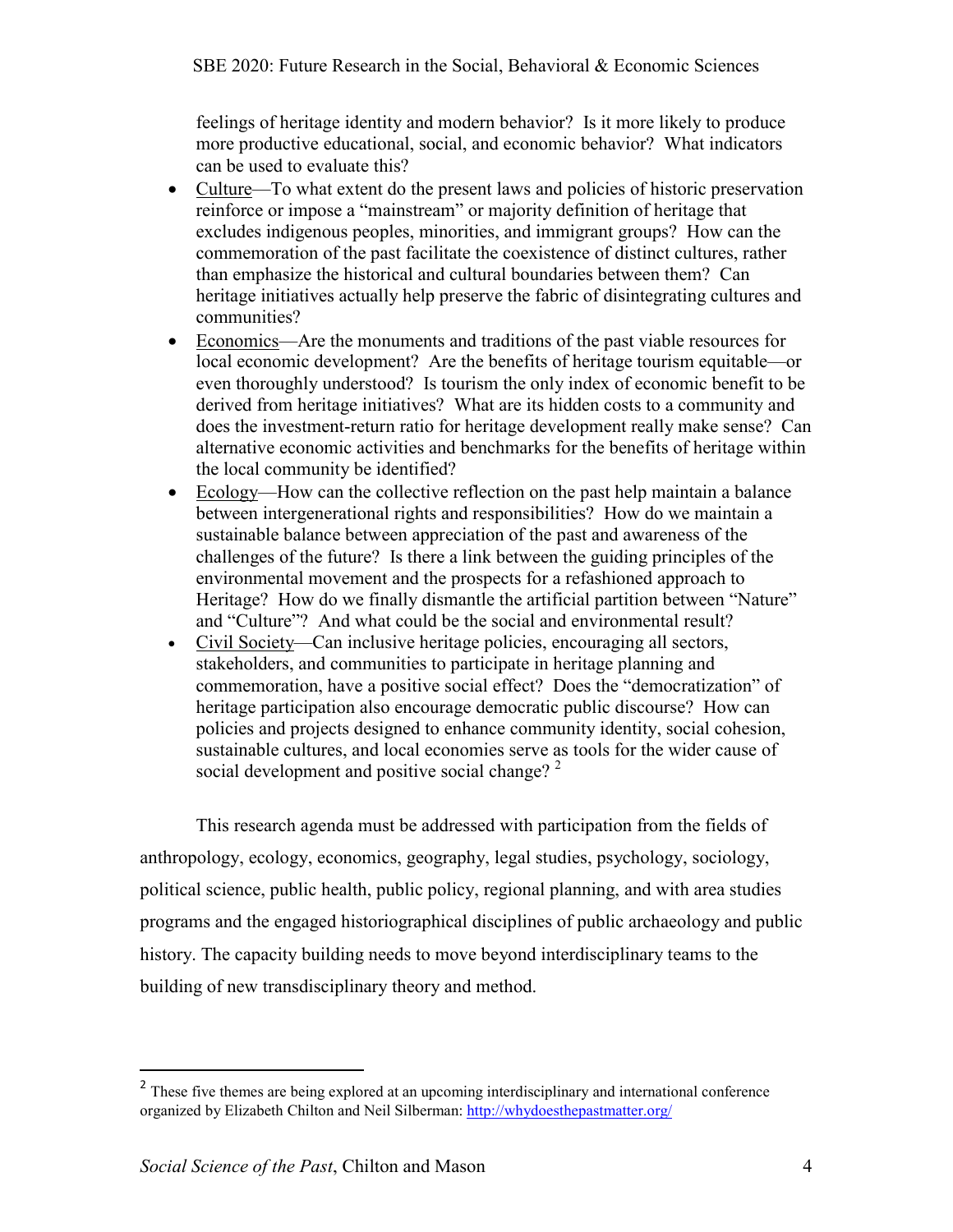## The Role of the NSF in Positioning the U.S. as a Leader in World Heritage

 The National Science Foundation could be a leader in funding research and graduate training in this transdisciplinary field of cultural heritage. Funding for this work in cultural heritage is challenging, because it often involves fields that cross over and beyond NSF directorates: anthropology, public health, urban planning, legal studies, history, and landscape architecture. Thus, NSF support of research in this area would fill an important niche in both graduate training and academic connections to praxis (i.e., training and research in connection with "real world" heritage projects). While there are several university programs and NGO-based centers in Europe that train students in this new burgeoning field of cultural heritage, in the United States most of the graduate training programs work primarily from within one academic discipline, and cast the field narrowly (e.g., archaeology, public history, planning, or historic preservation).<sup>[3](#page-4-0)</sup> However, international governmental and non-governmental agencies are looking for post-doctoral professionals with training across disciplines and with the abilities to tackle the complexities of real-world heritage projects. Doctoral students in heritage-related fields need broad training in the full range of social-scientific methodologies, heritage law and ethics, organization and management of international multidisciplinary teams, engagement with community groups, the economics of heritage, the legal contexts of specific heritage preservation legislation, and the aspects of sociology, psychology, and anthropology that form the very cultural foundation for all of these activities and values.

 The movement away from the heritage professional as omniscient, objective expert is a particularly exciting and challenging aspect of the nascent field of heritagestudies. Central to the notion of the "new heritage" is that communities and stakeholders should be engaged at all stages of work, and that in many cases questions and issues will emanate from non-professionals. This pushes social and behavioral research issues to the foreground, and there is little to draw upon. One could argue that the long-term goal of

!!!!!!!!!!!!!!!!!!!!!!!!!!!!!!!!!!!!!!!!!!!!!!!!!!!!!

<span id="page-4-0"></span><sup>&</sup>lt;sup>3</sup> Institutions that are attempting to break out of this mold include the Center for Heritage and Society at UMass Amherst (www.umass.edu/chs), the Penn Cultural Heritage Center [\(http://www.penn.museum/cultural-heritage/230-cultural-heritage-center.html\)](http://www.penn.museum/cultural-heritage/230-cultural-heritage-center.html), and the Center for Heritage

Resource Studies at the University of Maryland

<sup>(</sup>http://www.heritage.umd.edu/CHRSWeb/About%20CHRS/Staff/Shackel.htm)